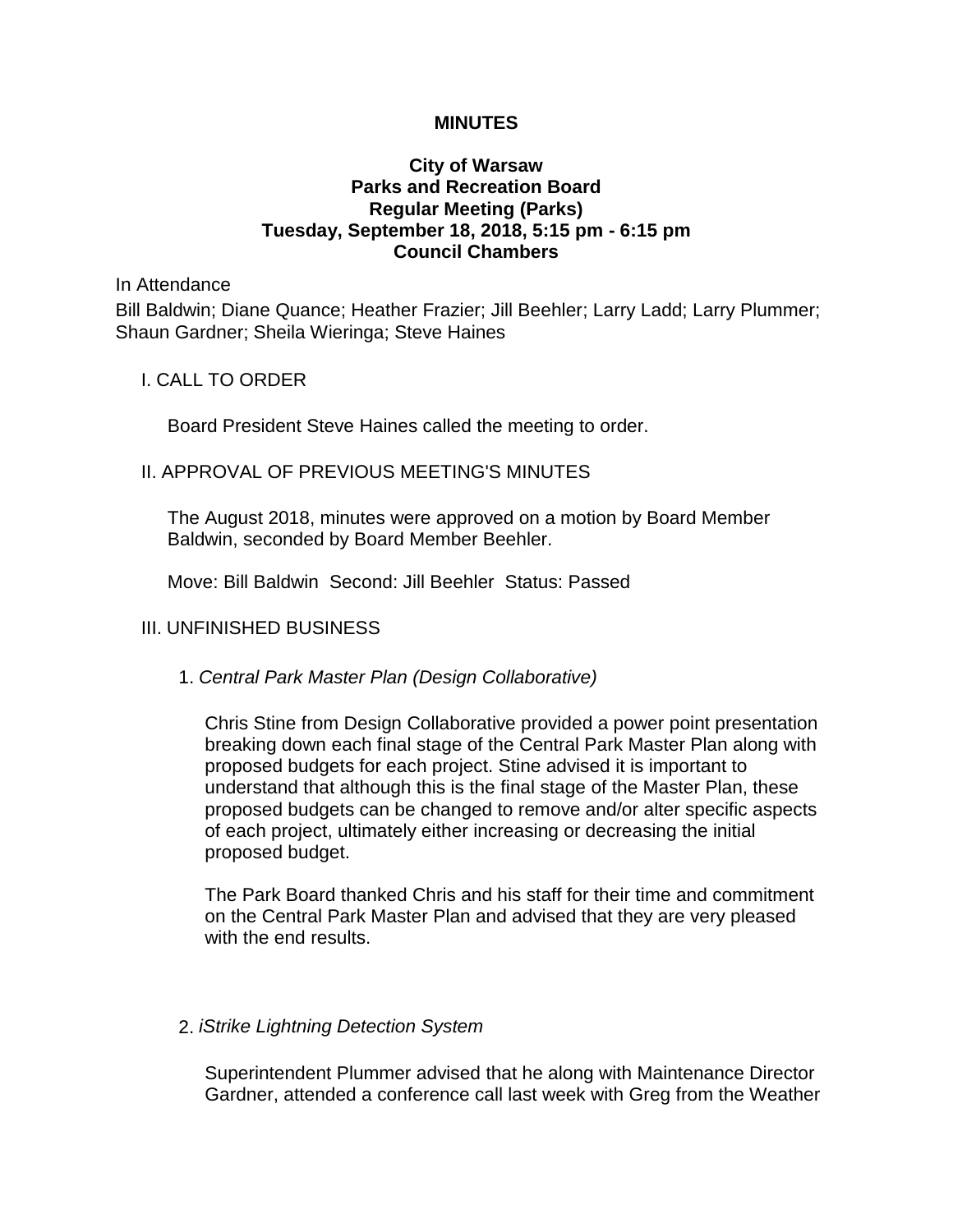Service Center and learned how to access and use the iStrike System on the administrative side of things. Plummer demonstrated this by accessing the browser online and showing the Park Board. Plummer walked the Board through how the system works, how you can edit the distances, edit sounds/alarms and strobes, along with change locations. Although we will have four boxes that are stationary at specific locations, this system allows you to set a new location (for example for a program or event) and to receive text notifications of any lightning detected within a specific mile radius of the location.

Since the system will be a new feature, Plummer stated to properly educate the public on how they work, both signage and social media posts will be made. Due to a recent upgrade, the boxes have not arrived yet but we should have them within 2 weeks.

Plummer also wanted to thank the Kosciusko County Community Foundation for their Grant for this added safety measure for the parks.

## IV. NEW BUSINESS

### 1. *Kelly Park Playground/Sledding Hill*

Superintendent Plummer advised that through a grant opportunity with Gametime/Sinclair Recreation, we were able to double the size of the replacement playground equipment for Kelly Park for the same amount of a smaller structure. With Gametime, if you spend, \$45,0001 on a structure, they will match it 100% if you order it in the fall. So you can ultimately receive equipment priced at \$90,000 for \$45,001. This structure is tailored to 5-12 year olds and will be close to the same location as the current one, however, will leave room for future items such as a swing and another structure geared towards 2-5 year olds.

There are currently two decaying trees near the current playground equipment that due to safety need to be removed. As always, we would replace these trees in a different area within the park. Plummer asked for a motion to approve the removal of these trees for both safety and to allow additional room to accommodate the new playground equipment.

A tree at the bottom of the sledding hill was removed for safety for sledders using the hill. G&G helped remove the stump and leveled it out. Additional dirt has been placed on the hill from some Storm Water Projects. We are just about one project away from having enough dirt placed on the hill for it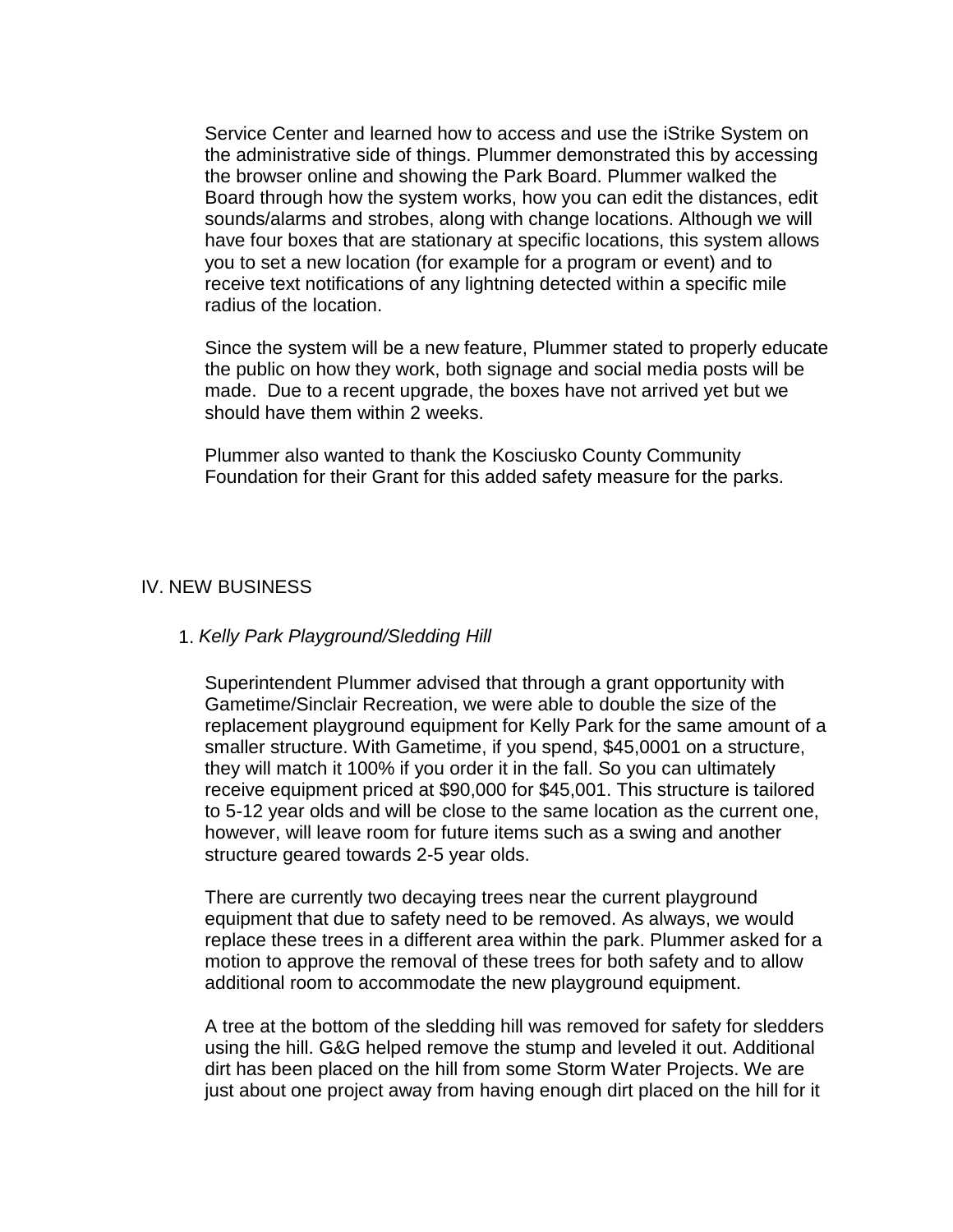to be completed. By utilizing the dirt from other projects, it has saved us thousands of dollars.

The tree removal was approved on a motion by Board Member Baldwin, seconded by Board Member Beehler.

Move: Bill Baldwin Second: Jill Beehler Status: Passed

## 2. *Maintenance Report*

Maintenance Director Gardner advised that the Firemen's Building had new windows, doors, siding, and rock installed. We are very pleased with how it looks. Plummer stated that the next goal for the building is to have the 18 year old furnace and air conditioning unit replaced as well.

New signs have been placed around the Boardwalk as well.

Additionally, Gardner informed the Park Board that they have recently remodeled the restrooms at Lucerne Park and removed the cedar siding which revealed very nice block walls. The walls have been repainted and the roof has been upgraded to metal. The restroom renovation there, kick started others and now all have LED lights in them, allowing for brighter restrooms.

The new play mats have been installed at Kiddie Land in Central Park near the Galaxy structure and the turtle. This should be completed this week.

# 3. *Recreation Report*

Recreation Director Wieringa advised on the last day the skate park was open, they held a Glow event and had 61 skaters at the park, with parents, siblings, and grandparents it totaled over 150 people. Owens Supermarket donated hotdogs and chips. Parent volunteers grilled the hotdogs for participants. Karma donated a scooter, which was given away that night as well. This year was very successful in that we had over 1,130 visits to the skate park.

Fall Family Fun is coming up on October 12th and we are featuring some new events! For the first time we will be offering space for home-made craft